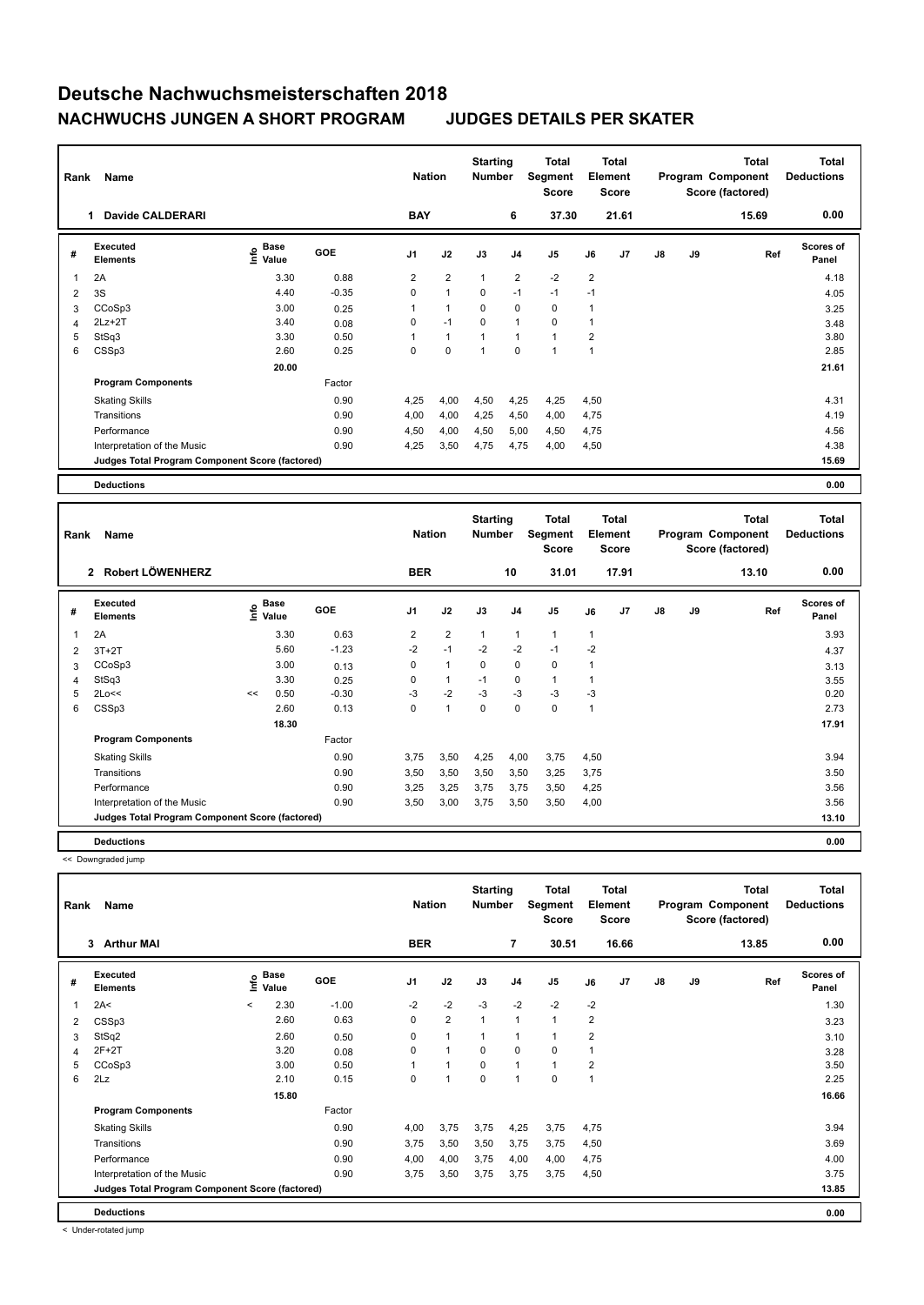| Rank | Name                                            |                       |            | <b>Nation</b>  |             | <b>Starting</b><br><b>Number</b> |                | <b>Total</b><br>Segment<br>Score |      | <b>Total</b><br>Element<br><b>Score</b> |               |    | <b>Total</b><br>Program Component<br>Score (factored) | <b>Total</b><br><b>Deductions</b> |
|------|-------------------------------------------------|-----------------------|------------|----------------|-------------|----------------------------------|----------------|----------------------------------|------|-----------------------------------------|---------------|----|-------------------------------------------------------|-----------------------------------|
|      | 4 David LOBANOV                                 |                       |            | B-W            |             |                                  | 5              | 29.09                            |      | 17.10                                   |               |    | 11.99                                                 | 0.00                              |
| #    | Executed<br><b>Elements</b>                     | Base<br>Info<br>Value | <b>GOE</b> | J <sub>1</sub> | J2          | J3                               | J <sub>4</sub> | J5                               | J6   | J7                                      | $\mathsf{J}8$ | J9 | Ref                                                   | <b>Scores of</b><br>Panel         |
| -1   | 2A                                              | 3.30                  | $-0.50$    | $-1$           | 0           | $-1$                             | $-1$           | $-1$                             | $-2$ |                                         |               |    |                                                       | 2.80                              |
| 2    | $3S+2T$                                         | 5.70                  | $-1.40$    | $-2$           | $-2$        | $-2$                             | $-2$           | $-2$                             | $-2$ |                                         |               |    |                                                       | 4.30                              |
| 3    | CSSp2                                           | 2.30                  | 0.00       | 0              | $-1$        | 1                                | 0              | 0                                | 0    |                                         |               |    |                                                       | 2.30                              |
| 4    | 3T                                              | 4.30                  | $-1.40$    | $-2$           | $-1$        | $-2$                             | $-2$           | $-2$                             | $-2$ |                                         |               |    |                                                       | 2.90                              |
| 5    | StSq2                                           | 2.60                  | 0.00       | 0              | $\mathbf 0$ | $\mathbf 0$                      | $\mathbf 0$    | $\mathbf 0$                      | 0    |                                         |               |    |                                                       | 2.60                              |
| 6    | CCoSp3V                                         | 2.50                  | $-0.30$    | $-1$           | $-1$        | $-1$                             | $-1$           | $\mathbf 0$                      | $-1$ |                                         |               |    |                                                       | 2.20                              |
|      |                                                 | 20.70                 |            |                |             |                                  |                |                                  |      |                                         |               |    |                                                       | 17.10                             |
|      | <b>Program Components</b>                       |                       | Factor     |                |             |                                  |                |                                  |      |                                         |               |    |                                                       |                                   |
|      | <b>Skating Skills</b>                           |                       | 0.90       | 3,50           | 3,25        | 3,75                             | 3,50           | 3,25                             | 3,75 |                                         |               |    |                                                       | 3.50                              |
|      | Transitions                                     |                       | 0.90       | 3,25           | 3,50        | 3,50                             | 3,50           | 3,25                             | 3,25 |                                         |               |    |                                                       | 3.38                              |
|      | Performance                                     |                       | 0.90       | 3,00           | 3,00        | 3,50                             | 3,25           | 3,50                             | 3,50 |                                         |               |    |                                                       | 3.31                              |
|      | Interpretation of the Music                     |                       | 0.90       | 3,50           | 3,00        | 3,25                             | 3,00           | 3,00                             | 3,25 |                                         |               |    |                                                       | 3.13                              |
|      | Judges Total Program Component Score (factored) |                       |            |                |             |                                  |                |                                  |      |                                         |               |    |                                                       | 11.99                             |
|      | <b>Deductions</b>                               |                       |            |                |             |                                  |                |                                  |      |                                         |               |    |                                                       | 0.00                              |

| Rank | Name                                            |                              |            | <b>Nation</b>  |                | <b>Starting</b><br><b>Number</b> |                | <b>Total</b><br>Segment<br><b>Score</b> |                | <b>Total</b><br>Element<br><b>Score</b> |               |    | Total<br>Program Component<br>Score (factored) | <b>Total</b><br><b>Deductions</b> |
|------|-------------------------------------------------|------------------------------|------------|----------------|----------------|----------------------------------|----------------|-----------------------------------------|----------------|-----------------------------------------|---------------|----|------------------------------------------------|-----------------------------------|
|      | <b>Robert WEBER</b><br>5                        |                              |            | <b>BAY</b>     |                |                                  | $\mathbf{2}$   | 28.67                                   |                | 15.32                                   |               |    | 13.35                                          | 0.00                              |
| #    | Executed<br><b>Elements</b>                     | <b>Base</b><br>lnfo<br>Value | <b>GOE</b> | J <sub>1</sub> | J2             | J3                               | J4             | J5                                      | J6             | J7                                      | $\mathsf{J}8$ | J9 | Ref                                            | Scores of<br>Panel                |
| 1    | 2A                                              | 3.30                         | $-1.50$    | $-3$           | $-2$           | $-3$                             | $-3$           | $-3$                                    | $-3$           |                                         |               |    |                                                | 1.80                              |
| 2    | $2Lz+2T$                                        | 3.40                         | $-0.23$    | $-1$           | $-1$           | $-1$                             | 0              | $-1$                                    | 0              |                                         |               |    |                                                | 3.17                              |
| 3    | CSSp3                                           | 2.60                         | 0.75       | 1              | $\overline{2}$ | $\overline{2}$                   | $\overline{2}$ | $\mathbf 0$                             | 1              |                                         |               |    |                                                | 3.35                              |
| 4    | 2Lo                                             | 1.80                         | $-0.15$    | $-1$           | 0              | $-1$                             | 0              | $\mathbf 0$                             | $-1$           |                                         |               |    |                                                | 1.65                              |
| 5    | StSq2                                           | 2.60                         | 0.50       | 0              | $\mathbf{1}$   | 1                                | 1              | $\mathbf{1}$                            | 1              |                                         |               |    |                                                | 3.10                              |
| 6    | CCoSp2V                                         | 2.00                         | 0.25       | 1              | 0              | 0                                | $\Omega$       | 1                                       | $\overline{1}$ |                                         |               |    |                                                | 2.25                              |
|      |                                                 | 15.70                        |            |                |                |                                  |                |                                         |                |                                         |               |    |                                                | 15.32                             |
|      | <b>Program Components</b>                       |                              | Factor     |                |                |                                  |                |                                         |                |                                         |               |    |                                                |                                   |
|      | <b>Skating Skills</b>                           |                              | 0.90       | 3,75           | 3,50           | 4,00                             | 4,00           | 3,75                                    | 3,50           |                                         |               |    |                                                | 3.75                              |
|      | Transitions                                     |                              | 0.90       | 4,00           | 3,50           | 3,50                             | 4,50           | 3,50                                    | 3,75           |                                         |               |    |                                                | 3.69                              |
|      | Performance                                     |                              | 0.90       | 3,50           | 3,25           | 4,00                             | 4,00           | 3,75                                    | 3,75           |                                         |               |    |                                                | 3.75                              |
|      | Interpretation of the Music                     |                              | 0.90       | 3,75           | 2,75           | 3,75                             | 4,25           | 3,50                                    | 3,50           |                                         |               |    |                                                | 3.63                              |
|      | Judges Total Program Component Score (factored) |                              |            |                |                |                                  |                |                                         |                |                                         |               |    |                                                | 13.35                             |
|      |                                                 |                              |            |                |                |                                  |                |                                         |                |                                         |               |    |                                                |                                   |

**Deductions 0.00**

| Rank           | Name                                            |                                                                               |            | <b>Nation</b>  |                | <b>Starting</b><br><b>Number</b> |                | <b>Total</b><br>Segment<br><b>Score</b> |             | Total<br>Element<br><b>Score</b> |               |    | <b>Total</b><br>Program Component<br>Score (factored) | <b>Total</b><br><b>Deductions</b> |
|----------------|-------------------------------------------------|-------------------------------------------------------------------------------|------------|----------------|----------------|----------------------------------|----------------|-----------------------------------------|-------------|----------------------------------|---------------|----|-------------------------------------------------------|-----------------------------------|
|                | <b>Leon KRAICZYK</b><br>6                       |                                                                               |            | <b>BAY</b>     |                |                                  | 1              | 28.56                                   |             | 15.79                            |               |    | 12.77                                                 | 0.00                              |
| #              | <b>Executed</b><br><b>Elements</b>              | $\overset{\circ}{\text{\sf E}}$ Base<br>$\overset{\circ}{\text{\sf E}}$ Value | <b>GOE</b> | J <sub>1</sub> | J2             | J3                               | J <sub>4</sub> | J5                                      | J6          | J7                               | $\mathsf{J}8$ | J9 | Ref                                                   | <b>Scores of</b><br>Panel         |
| 1              | 2Lz+2Lo                                         | 3.90                                                                          | 0.00       | 0              | $\pmb{0}$      | 0                                | $\pmb{0}$      | $\pmb{0}$                               | 0           |                                  |               |    |                                                       | 3.90                              |
| $\overline{2}$ | 1A                                              | 1.10                                                                          | 0.00       | $\Omega$       | $\mathbf 0$    | $\Omega$                         | $\mathbf 0$    | $\mathbf 0$                             | $\mathbf 0$ |                                  |               |    |                                                       | 1.10                              |
| 3              | CSSp2                                           | 2.30                                                                          | 0.13       | 0              | $\overline{1}$ | $\Omega$                         | $\overline{1}$ | $-1$                                    | $\mathbf 0$ |                                  |               |    |                                                       | 2.43                              |
| 4              | StSq2                                           | 2.60                                                                          | 0.50       |                | $\mathbf{1}$   |                                  | 1              | $-1$                                    |             |                                  |               |    |                                                       | 3.10                              |
| 5              | 2F                                              | 1.90                                                                          | 0.23       |                | $\overline{2}$ | 0                                | $\mathbf{1}$   | 0                                       | 1           |                                  |               |    |                                                       | 2.13                              |
| 6              | FCCoSp3                                         | 3.00                                                                          | 0.13       | 0              | $\mathbf{1}$   | $-1$                             | $\mathbf{1}$   | $\pmb{0}$                               | 0           |                                  |               |    |                                                       | 3.13                              |
|                |                                                 | 14.80                                                                         |            |                |                |                                  |                |                                         |             |                                  |               |    |                                                       | 15.79                             |
|                | <b>Program Components</b>                       |                                                                               | Factor     |                |                |                                  |                |                                         |             |                                  |               |    |                                                       |                                   |
|                | <b>Skating Skills</b>                           |                                                                               | 0.90       | 3,75           | 4,00           | 3,75                             | 4,25           | 3,25                                    | 3,75        |                                  |               |    |                                                       | 3.81                              |
|                | Transitions                                     |                                                                               | 0.90       | 3,75           | 4,00           | 3,25                             | 3,50           | 3,00                                    | 3,00        |                                  |               |    |                                                       | 3.38                              |
|                | Performance                                     |                                                                               | 0.90       | 4,00           | 3,00           | 3,50                             | 3,75           | 3,00                                    | 3,75        |                                  |               |    |                                                       | 3.50                              |
|                | Interpretation of the Music                     |                                                                               | 0.90       | 3,75           | 3,00           | 3,75                             | 3,75           | 2,50                                    | 3,50        |                                  |               |    |                                                       | 3.50                              |
|                | Judges Total Program Component Score (factored) |                                                                               |            |                |                |                                  |                |                                         |             |                                  |               |    |                                                       | 12.77                             |
|                | <b>Deductions</b>                               |                                                                               |            |                |                |                                  |                |                                         |             |                                  |               |    |                                                       | 0.00                              |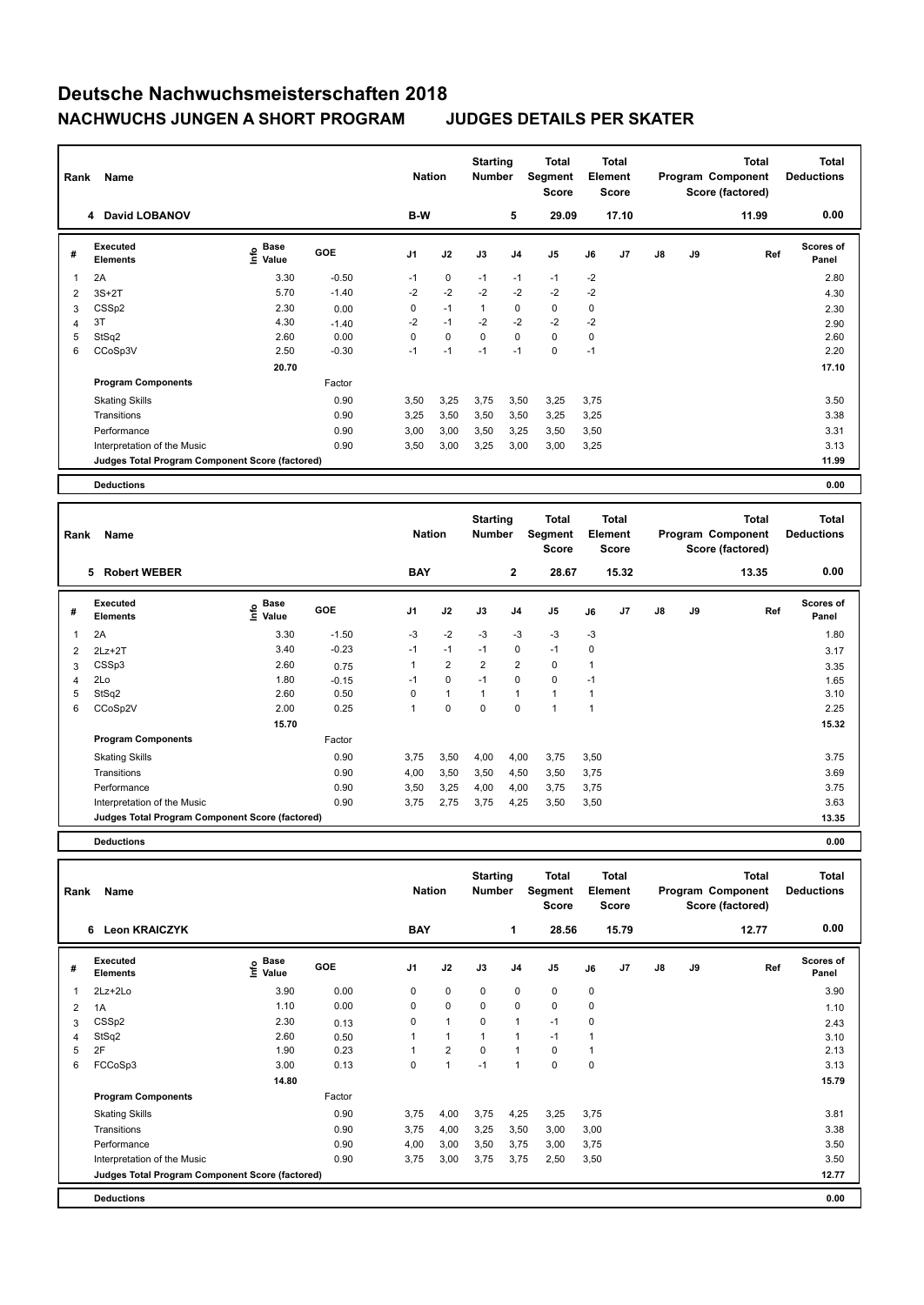| Rank | Name                                            |                              |            | <b>Nation</b>  |                | <b>Starting</b><br><b>Number</b> |                | Total<br>Segment<br><b>Score</b> |              | <b>Total</b><br>Element<br><b>Score</b> |               |    | <b>Total</b><br>Program Component<br>Score (factored) | <b>Total</b><br><b>Deductions</b> |
|------|-------------------------------------------------|------------------------------|------------|----------------|----------------|----------------------------------|----------------|----------------------------------|--------------|-----------------------------------------|---------------|----|-------------------------------------------------------|-----------------------------------|
|      | <b>Albert LOOR</b><br>$\overline{7}$            |                              |            | <b>BER</b>     |                |                                  | 9              | 28.38                            |              | 15.89                                   |               |    | 12.49                                                 | 0.00                              |
| #    | Executed<br><b>Elements</b>                     | <b>Base</b><br>Info<br>Value | <b>GOE</b> | J <sub>1</sub> | J2             | J3                               | J <sub>4</sub> | J <sub>5</sub>                   | J6           | J7                                      | $\mathsf{J}8$ | J9 | Ref                                                   | <b>Scores of</b><br>Panel         |
| 1    | 2F                                              | 1.90                         | 0.15       | $\mathbf{1}$   | $\pmb{0}$      | 0                                | 0              | $\mathbf{1}$                     | $\mathbf{1}$ |                                         |               |    |                                                       | 2.05                              |
| 2    | 2Lo+2Lo                                         | 3.60                         | 0.00       | 0              | $\mathbf{1}$   | $\mathbf 0$                      | $\mathbf 0$    | $\mathbf 0$                      | 0            |                                         |               |    |                                                       | 3.60                              |
| 3    | CSSp3                                           | 2.60                         | 0.38       | 0              | $\mathbf 0$    |                                  | $\overline{1}$ | $\blacktriangleleft$             | 1            |                                         |               |    |                                                       | 2.98                              |
| 4    | StSq2                                           | 2.60                         | 0.38       |                | $\mathbf{1}$   | 0                                | 0              | $\mathbf{1}$                     |              |                                         |               |    |                                                       | 2.98                              |
| 5    | 1A                                              | 1.10                         | 0.00       | 0              | $\mathbf 0$    | $\mathbf 0$                      | $\mathbf 0$    | $\mathbf 0$                      | 0            |                                         |               |    |                                                       | 1.10                              |
| 6    | CCoSp3                                          | 3.00                         | 0.18       | $-1$           | $\overline{1}$ | $-1$                             | $\mathbf 0$    | $\mathbf{1}$                     | 1            |                                         |               |    |                                                       | 3.18                              |
|      |                                                 | 14.80                        |            |                |                |                                  |                |                                  |              |                                         |               |    |                                                       | 15.89                             |
|      | <b>Program Components</b>                       |                              | Factor     |                |                |                                  |                |                                  |              |                                         |               |    |                                                       |                                   |
|      | <b>Skating Skills</b>                           |                              | 0.90       | 3,25           | 3,25           | 3,50                             | 3,75           | 3,50                             | 4,50         |                                         |               |    |                                                       | 3.50                              |
|      | Transitions                                     |                              | 0.90       | 3,25           | 3,50           | 3,25                             | 3,50           | 3,50                             | 4,00         |                                         |               |    |                                                       | 3.44                              |
|      | Performance                                     |                              | 0.90       | 3,00           | 3,25           | 3,50                             | 3,75           | 3,75                             | 4,25         |                                         |               |    |                                                       | 3.56                              |
|      | Interpretation of the Music                     |                              | 0.90       | 3,00           | 2,75           | 3,25                             | 3,50           | 3,75                             | 4,25         |                                         |               |    |                                                       | 3.38                              |
|      | Judges Total Program Component Score (factored) |                              |            |                |                |                                  |                |                                  |              |                                         |               |    |                                                       | 12.49                             |
|      | <b>Deductions</b>                               |                              |            |                |                |                                  |                |                                  |              |                                         |               |    |                                                       | 0.00                              |

| Rank | Name                                            |                   |            | <b>Nation</b>  |              | <b>Starting</b><br><b>Number</b> |                | <b>Total</b><br>Segment<br><b>Score</b> |             | <b>Total</b><br>Element<br><b>Score</b> |               |    | <b>Total</b><br>Program Component<br>Score (factored) | <b>Total</b><br><b>Deductions</b> |
|------|-------------------------------------------------|-------------------|------------|----------------|--------------|----------------------------------|----------------|-----------------------------------------|-------------|-----------------------------------------|---------------|----|-------------------------------------------------------|-----------------------------------|
|      | <b>Michael TSCHMELAK</b><br>8                   |                   |            | B-W            |              |                                  | 8              | 24.18                                   |             | 12.85                                   |               |    | 12.33                                                 | 1.00                              |
| #    | <b>Executed</b><br><b>Elements</b>              | e Base<br>E Value | <b>GOE</b> | J <sub>1</sub> | J2           | J3                               | J <sub>4</sub> | J <sub>5</sub>                          | J6          | J <sub>7</sub>                          | $\mathsf{J}8$ | J9 | Ref                                                   | <b>Scores of</b><br>Panel         |
| 1    | 1A                                              | 1.10              | 0.15       | 0              | $\mathbf{1}$ | 1                                | 0              | $\mathbf{1}$                            | -1          |                                         |               |    |                                                       | 1.25                              |
| 2    | $2Lz+2T$                                        | 3.40              | 0.00       | 0              | $\mathbf 0$  | $\Omega$                         | 0              | $\mathbf 0$                             | 0           |                                         |               |    |                                                       | 3.40                              |
| 3    | CSSp2                                           | 2.30              | 0.00       | 0              | $-1$         | 0                                | 0              | 0                                       | 0           |                                         |               |    |                                                       | 2.30                              |
| 4    | 2F                                              | 1.90              | 0.00       | 0              | $\mathbf 0$  | 0                                | 0              | $\Omega$                                | 0           |                                         |               |    |                                                       | 1.90                              |
| 5    | StSq2                                           | 2.60              | 0.00       | $-1$           | $\Omega$     | $\Omega$                         | $\Omega$       | $\Omega$                                | $\mathbf 0$ |                                         |               |    |                                                       | 2.60                              |
| 6    | CCoSp1V                                         | 1.70              | $-0.30$    | $-1$           | $-1$         | $-1$                             | $-1$           | $-1$                                    | $-1$        |                                         |               |    |                                                       | 1.40                              |
|      |                                                 | 13.00             |            |                |              |                                  |                |                                         |             |                                         |               |    |                                                       | 12.85                             |
|      | <b>Program Components</b>                       |                   | Factor     |                |              |                                  |                |                                         |             |                                         |               |    |                                                       |                                   |
|      | <b>Skating Skills</b>                           |                   | 0.90       | 3,25           | 3,00         | 4,00                             | 3,75           | 3,50                                    | 4,25        |                                         |               |    |                                                       | 3.63                              |
|      | Transitions                                     |                   | 0.90       | 3,25           | 3,25         | 3,25                             | 3,50           | 3,50                                    | 3,75        |                                         |               |    |                                                       | 3.38                              |
|      | Performance                                     |                   | 0.90       | 3,50           | 3,00         | 3,50                             | 3,25           | 3,25                                    | 4,25        |                                         |               |    |                                                       | 3.38                              |
|      | Interpretation of the Music                     |                   | 0.90       | 3,25           | 3,50         | 3,25                             | 3,25           | 3,00                                    | 4,00        |                                         |               |    |                                                       | 3.31                              |
|      | Judges Total Program Component Score (factored) |                   |            |                |              |                                  |                |                                         |             |                                         |               |    |                                                       | 12.33                             |
|      | <b>Deductions</b>                               | Time violation:   | $-1.00$    |                |              |                                  |                |                                         |             |                                         |               |    |                                                       | $-1.00$                           |

| Rank           | Name                                            |     |                      |         | <b>Nation</b>  |                | <b>Starting</b><br><b>Number</b> |                | Total<br>Segment<br>Score |      | Total<br>Element<br><b>Score</b> |               |    | <b>Total</b><br>Program Component<br>Score (factored) | <b>Total</b><br><b>Deductions</b> |
|----------------|-------------------------------------------------|-----|----------------------|---------|----------------|----------------|----------------------------------|----------------|---------------------------|------|----------------------------------|---------------|----|-------------------------------------------------------|-----------------------------------|
|                | <b>Richard KÜHN</b><br>9                        |     |                      |         | <b>SAS</b>     |                |                                  | 4              | 23.20                     |      | 11.38                            |               |    | 11.82                                                 | 0.00                              |
| #              | Executed<br><b>Elements</b>                     | ١m٥ | <b>Base</b><br>Value | GOE     | J <sub>1</sub> | J2             | J3                               | J <sub>4</sub> | J5                        | J6   | J <sub>7</sub>                   | $\mathsf{J}8$ | J9 | Ref                                                   | <b>Scores of</b><br>Panel         |
| -1             | 2A                                              |     | 3.30                 | $-1.38$ | $-3$           | $-2$           | $-3$                             | $-3$           | $-3$                      | $-2$ |                                  |               |    |                                                       | 1.92                              |
| $\overline{2}$ | $2F+2Lo<<$                                      | <<  | 2.40                 | $-0.83$ | $-3$           | $-2$           | $-3$                             | $-3$           | $-3$                      | $-2$ |                                  |               |    |                                                       | 1.57                              |
| 3              | StSq2                                           |     | 2.60                 | $-0.13$ | $-1$           | $-1$           | 0                                | $\mathbf 0$    | $\mathbf 0$               | 0    |                                  |               |    |                                                       | 2.47                              |
| 4              | CSSp2                                           |     | 2.30                 | 0.00    | 0              | $\overline{1}$ | $\mathbf 0$                      | $\mathbf 0$    | $\mathbf 0$               | 0    |                                  |               |    |                                                       | 2.30                              |
| 5              | 2Lz                                             |     | 2.10                 | $-0.53$ | $-2$           | $-1$           | $-2$                             | $-1$           | $-2$                      | $-2$ |                                  |               |    |                                                       | 1.57                              |
| 6              | CCoSp1V                                         |     | 1.70                 | $-0.15$ | $\Omega$       | $-1$           | $-1$                             | 0              | $\mathbf 0$               | $-1$ |                                  |               |    |                                                       | 1.55                              |
|                |                                                 |     | 14.40                |         |                |                |                                  |                |                           |      |                                  |               |    |                                                       | 11.38                             |
|                | <b>Program Components</b>                       |     |                      | Factor  |                |                |                                  |                |                           |      |                                  |               |    |                                                       |                                   |
|                | <b>Skating Skills</b>                           |     |                      | 0.90    | 3,50           | 3,00           | 3,75                             | 3,75           | 3,25                      | 3,50 |                                  |               |    |                                                       | 3.50                              |
|                | Transitions                                     |     |                      | 0.90    | 3,75           | 3,25           | 3,00                             | 3,50           | 3,25                      | 3,25 |                                  |               |    |                                                       | 3.31                              |
|                | Performance                                     |     |                      | 0.90    | 3.25           | 2,50           | 3,00                             | 3,25           | 3,00                      | 3,25 |                                  |               |    |                                                       | 3.13                              |
|                | Interpretation of the Music                     |     |                      | 0.90    | 3,25           | 3,00           | 3,25                             | 3,25           | 3,00                      | 3,50 |                                  |               |    |                                                       | 3.19                              |
|                | Judges Total Program Component Score (factored) |     |                      |         |                |                |                                  |                |                           |      |                                  |               |    |                                                       | 11.82                             |
|                | <b>Deductions</b>                               |     |                      |         |                |                |                                  |                |                           |      |                                  |               |    |                                                       | 0.00                              |

<< Downgraded jump